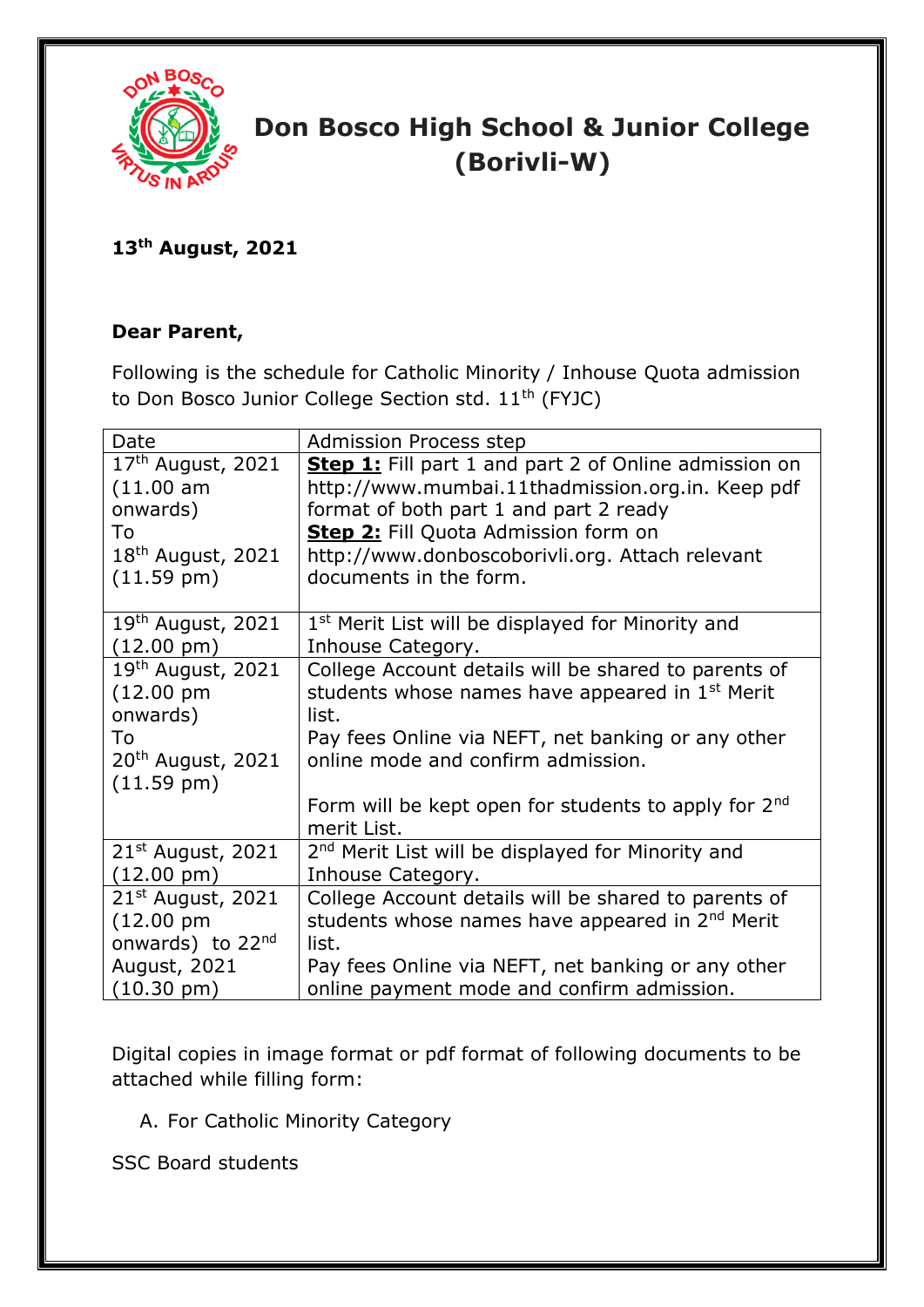1. Student's Photo

2. Student's Baptism Certificate

3. Letter from Parish Priest mentioning Minority

4. Student's Aadhar card

5. Std X Marksheet

6. Leaving Certificate

7. Pdf of Online form Part 1 and 2 filled and submitted on mumbai.11thadmission.org.in having Don Bosco's name in the priority list of part 2 of the form.

B. Inhouse Category

1. Student's Photo

2. Student's Aadhar card

3. Std X Marksheet

4. Leaving Certificate

5. Pdf of Online form Part 1 and 2 filled and submitted on mumbai.11thadmission.org.in having Don Bosco's name in the priority list of part 2 of the form.

CBSE Board:

1. Student's Photo

2. Student's Baptism Certificate

3. Letter from Parish Priest mentioning Minority

4. Student's Aadhar card

5. Std X Marksheet

6. Migration Certificate

7. Leaving Certificate with UDISE code & student Id. If foreign student, LC should be countersigned by Indian Councelor of that country. If student has studied out of Maharashtra LC should be countersigned by Education Inspector of their area.